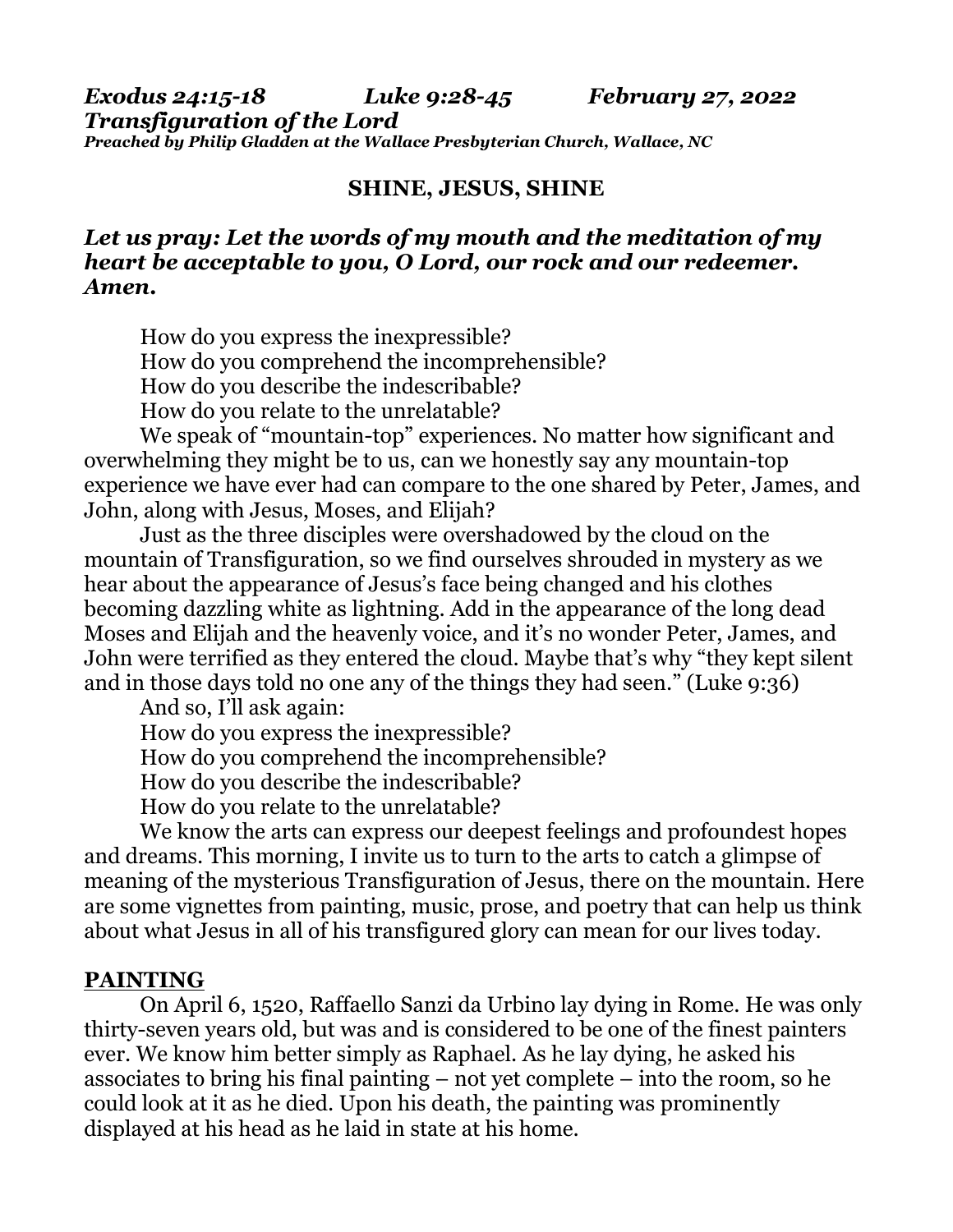Raphael's final painting (which was completed by his students and apprentices) was "The Transfiguration," which had been commissioned by Cardinal Guilio de Medici (later Pope Clement VII) for the cathedral of Narbonne. Bill is going to put a picture of Raphael's painting on the screen.



 After hearing Luke's story of the Transfiguration, you might wonder why there are so many people in the painting. Luke plainly tells us, "Jesus took with him Peter and John and James, and went up on the mountain to pray. . . Suddenly they saw two men, Moses and Elijah, talking to him." (Luke 9:28, 30) You see those six men in the top half of the painting – Jesus with his hands outstretched and looking to heaven; Moses with the tablets of the commandments; Elijah with the books of the prophets; James and John hiding their faces; Peter looking up at Jesus. The two additional figures to the left are Christian martyrs, Justus and Pastor, to whom the cathedral at Narbonne was dedicated.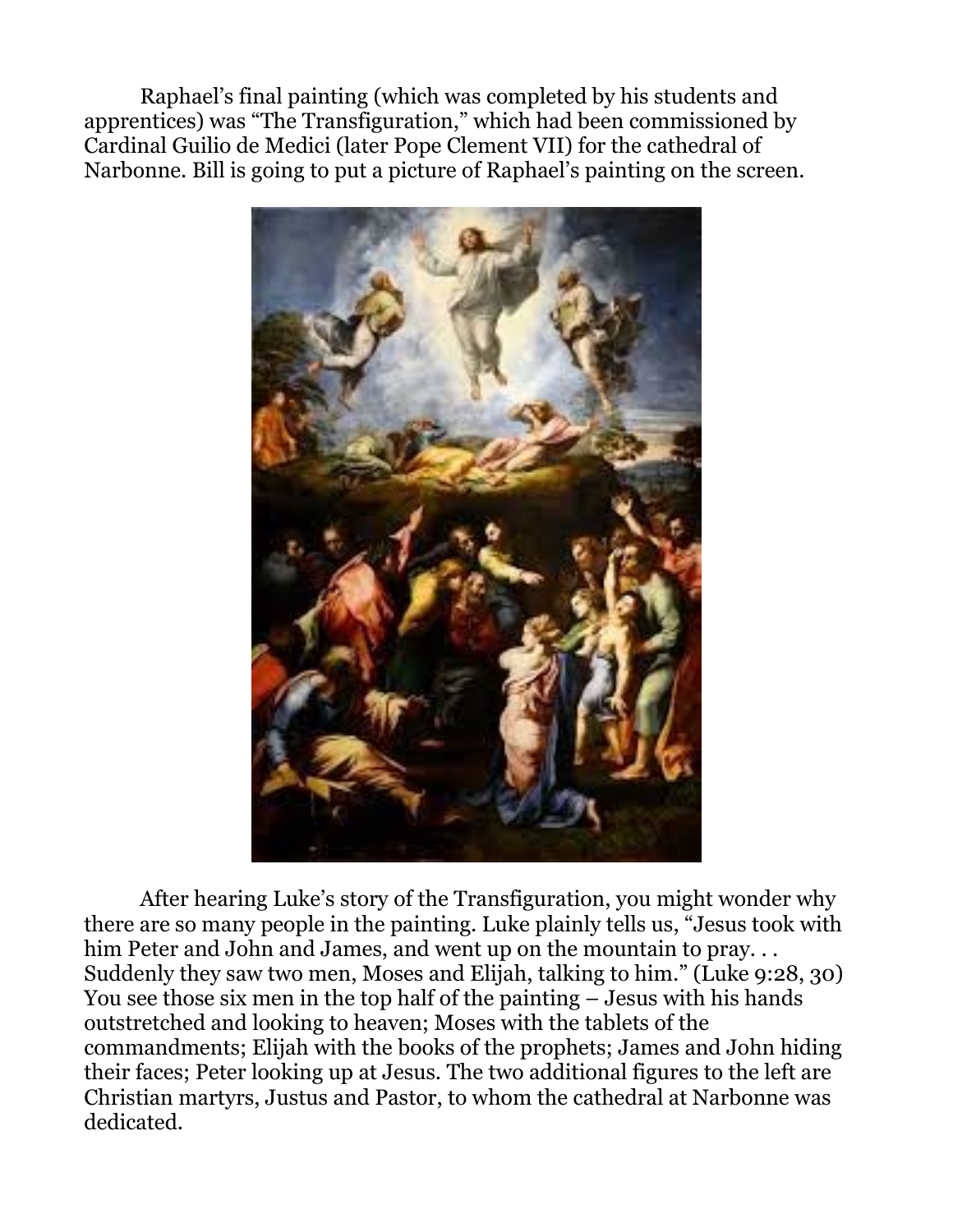But who are all the people at the bottom of the painting? What a chaotic scene! Raphael combined two stories in one painting, just as this morning's gospel lesson did. At the bottom left, the other nine disciples are shrouded in darkness. They look as if they are at their wits' end. At the bottom right, you see the "large crowd" that met Jesus when he came down from the mountain. There is the young boy, obviously in distress, as the demon suddenly comes upon him. It's hard for you to see the detail, but the boy's right eye is looking toward the heavens as his arm points up, and his left eye looks to the ground as his other arm points down. His desperate father is appealing to the disciples to cure his little boy. The boy's mother has a fearful and desperate expression on her face. Notice the dark gap between the disciples on the left and the family and crowd on the right. Someone has commented that only Jesus can fill that gap. No wonder, then, that the disciple in the red robe is pointing to Jesus on the mountain.<sup>1</sup>

 Raphael's majestic painting captures a moment in time, when Peter, James, and John saw Jesus in his glory, even as the realities of everyday life were being played out at the foot of the mountain. But we know that Peter, James, and John didn't stay up on that mountain, because Jesus didn't stay up on the mountain, shrouded in mystery and glory. Jesus came down and filled that gap. When we are surrounded by the chaos of life – indeed, in all of life – we can point to Jesus who is the one who can help us and everyone else. We can point to Jesus who stands in the gap still today.

### **MUSIC**

 We began worship on this Transfiguration Sunday singing "Lord, the Light of Your Love Is Shining . . . Shine, Jesus, Shine." This hymn was written by Graham Kendrick, a prolific British Christian songwriter. The song brought hope and comfort to the mourners who attended the October 9, 1996 memorial service for the teacher and fifteen students who were killed by a gunman at Dunblane Primary School in Scotland on March 13 of that year. It was also sung at the memorial service for the thirty-five people who were killed in the Port Arthur, Tasmania, Australia massacre, also in 1996.2

 "Shine, Jesus, Shine" has been called a song of hope, as it proclaims how the light of Jesus's glory shines in the darkness of our lives. As I read the lyrics again, think about those two gospel stories – Jesus, God's only son, the Beloved in all of his glory on the mountain and the man with his sick son at the foot of the mountain. Listen for how we can reflect Jesus's glory here on earth.

> *Lord, the light of your love is shining In the midst of the darkness, shining Jesus, Light of the world shine upon us Set us free by the truth you now bring us Shine on me, Shine on me.*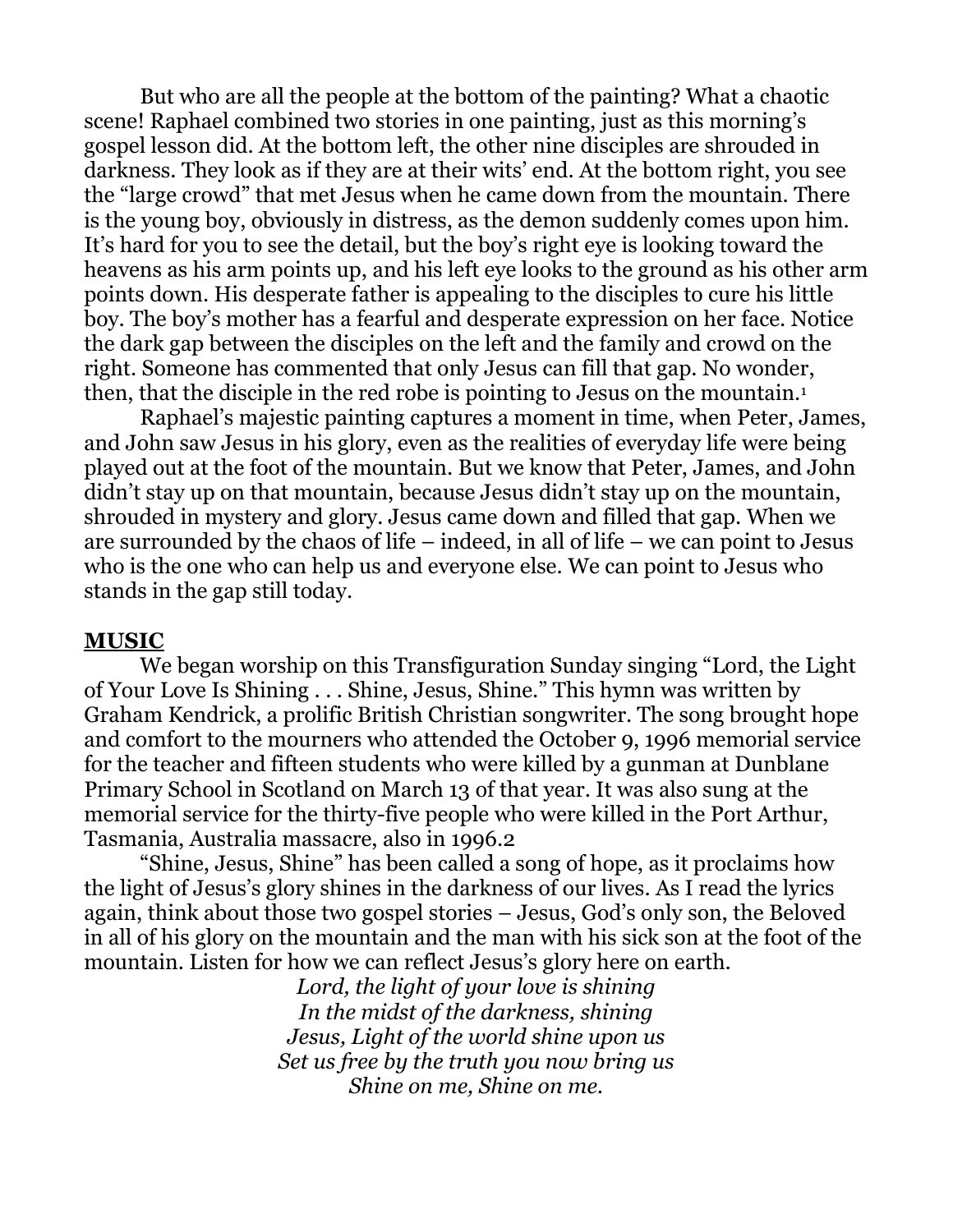*Shine, Jesus, shine Fill this land with the Father's glory Blaze, Spirit, blaze, Set our hearts on fire Flow, river, flow, Flood the nations with grace and mercy Send forth your word, Lord, and let there be light.*

> *Lord, I come to your awesome presence From the shadows into your radiance By the blood I may enter your brightness Search me, try me, Consume all my darkness Shine on me, shine on me.*

*Shine, Jesus, shine Fill this land with the Father's glory Blaze, Spirit, blaze, Set our hearts on fire Flow, river, flow, Flood the nations with grace and mercy Send forth your word, Lord, and let there be light.*

> *As we gaze on your kingly brightness, so our faces display your likeness; ever changing from glory to glory, mirrored here may our lives tell your story. Shine on me; shine on me.*

*Shine, Jesus, shine Fill this land with the Father's glory Blaze, Spirit, blaze, Set our hearts on fire Flow, river, flow, Flood the nations with grace and mercy Send forth your word, Lord, and let there be light.*

 Carolyn Winfrey Gillette has written another hymn, "O Lord, As You Were on Your Way," about Jesus's mysterious Transfiguration on the mountain. It's worth remembering that the revelation of Jesus's glory takes place in the midst of him telling his disciples about going to Jerusalem to die. Shortly after we read about Jesus in his glory on the mountain, we read in Chapter 9, "When the days drew near for him to be taken up, he set his face to go to Jerusalem." (Luke 9:51) He would be taken up and nailed to a cross in Jerusalem before he would ever be taken up in glory again. Here's the hymn. How does it speak to you as one of Jesus' disciples?

*O Lord, as you were on your way to where you'd one day die,*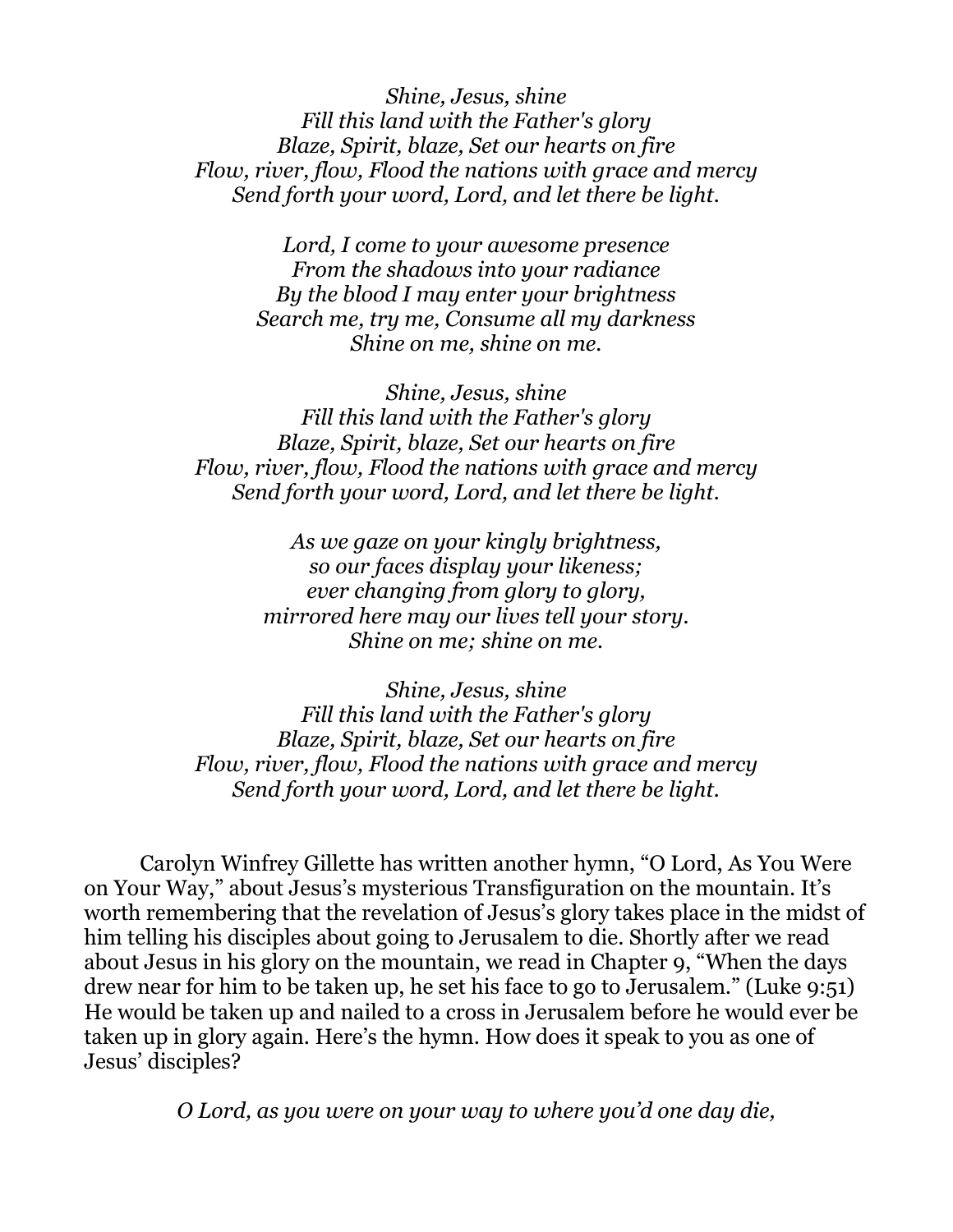*You wanted time to rest and pray, to hear God's word to you that day. You climbed a mountain high with three good friends close by.* 

*So soon, the three became aware of such a wondrous sight. Your face shone bright beyond compare, just like a glimpse of heaven there! Your clothes were dazzling white; your glory came to light.* 

*The Law, the Prophets guided you as you discerned God's will. With Moses and Elijah, too, you spoke of God's great plan for you, God's promise to fulfill one Friday on a hill.* 

*Why could you not remain with them and there in glory stay? God said, "This is my own dear Son! Now listen to him, everyone!" And so you turned to say you'd go the harder way.* 

*O Lord, how often we pursue success at any cost, And yet we hear God's word anew, that we are called to follow you, Who served the poor and lost and journeyed to the cross.*<sup>3</sup>

#### **PROSE**

 We may have trouble expressing, comprehending, describing, and relating to Jesus's miraculous and mysterious Transfiguration, but every one of us, in one way or another, can totally comprehend and relate to that father's fear and desperation and hope against hope there at the foot of the mountain. In her sermon, "The View from the Valley," Rev. Debie Thomas powerfully relates the glory of God's only Son and the beloved son of the man pleading for help.

"On the mountain, a man bent in prayer erupts in sudden light. As glory leaks from every pore, three sleepy disciples cower in the grass and watch their Master glow. Two figures appear out of time and space; in solemn tones they speak of exodus, accomplishment, Jerusalem. The disciples, comprehending nothing, babble nonsense in response — 'Let's make tents! Let's stay here always! This is good!'A cloud descends, thick and impenetrable. As it envelops the disciples, they fall to their faces, certain the end has come. But a Voice addresses them instead, tender and gentle. 'This is my Son, my Chosen.'The Voice hums with delight, and the disciples, braver now, look up. They gaze at their Master the Shining One — and a Father's pure joy sings with the stars. 'This is my Beloved Son. Listen to him.'"

" In the valley, a boy writhes in the dust. He drools, he cannot hear, and his eyes — wide-open, feral — see nothing but darkness. Around him a crowd gathers and swells, eager for spectacle. Scribes jeer, and disciples wring their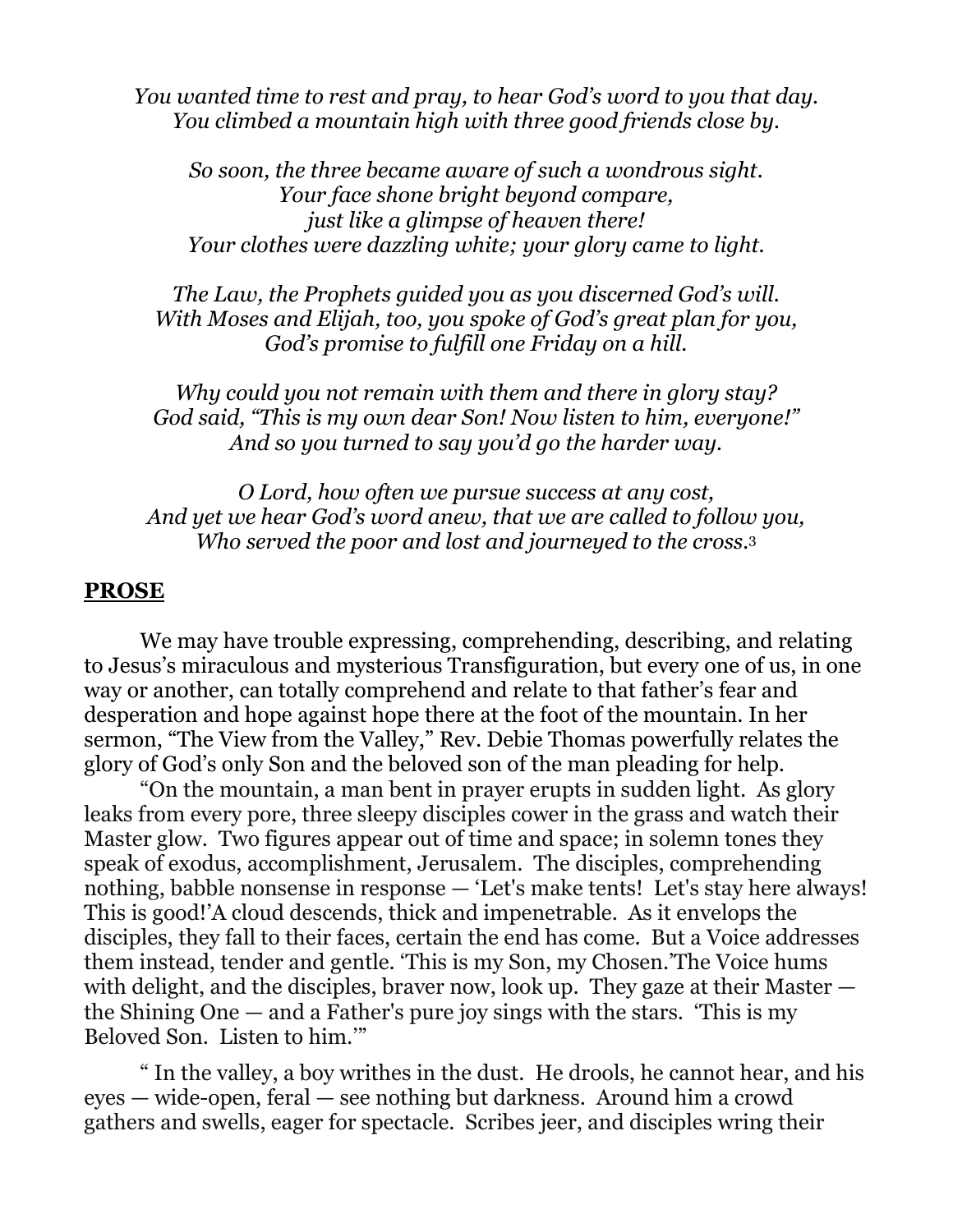hands in shame. 'Frauds!' someone yells into the night. 'Charlatans!' 'Where's your Master?' the scribes ask the disciples an umpteeth time. 'Why has he left you?''We don't know,' the disciples mutter, gesturing vaguely at the mountain. Panic wars with exhaustion as they hear the boy shriek yet again — an echo straight from hell. He flails, and his limbs assault his stricken face. A voice — strangled, singular — rends the night. 'This is my son!' a man cries out as he pushes through the crowd to gather the convulsing boy into his arms. Everyone stares as the father cradles the wreck of a child against his chest. 'Please,' he sobs to the stars. Please. This is my beloved son. Listen to  $him. "4"$ 

### **AND, FINALLY, POETRY**

 On this Sunday before Lent begins on Ash Wednesday, we look ahead to the weeks to come when we remember and think about the great cost of God's love in Jesus's life and death. Again, this year, we start our Lenten journey in the midst of pandemic uncertainties, economic worries, and the reality of war. All of these concerns, plus the other worries of our lives, sap our energy, demand our attention, and threaten to undermine our faith and trust in God. This mysterious story of the Transfiguration ends with the heavenly voice telling us, "This is my Son, my Chosen; listen to him!" Here is a poem for this Transfiguration Sunday. How will we listen to God's Chosen Son? And what difference will it make in your life and mine?

> *We want to know you, Jesus. We want to cherish and hold Adore and revere Esteem and glorify you. Keep you in our hearts Glimpse you in our lives Trace you on our paths, Comforting the homeless Grieving with the mourners Forgiving our sins Healing our wounds Raising our dying We are afraid, awed, overwhelmed at your glory. We are touched, moved, transformed by your love.*